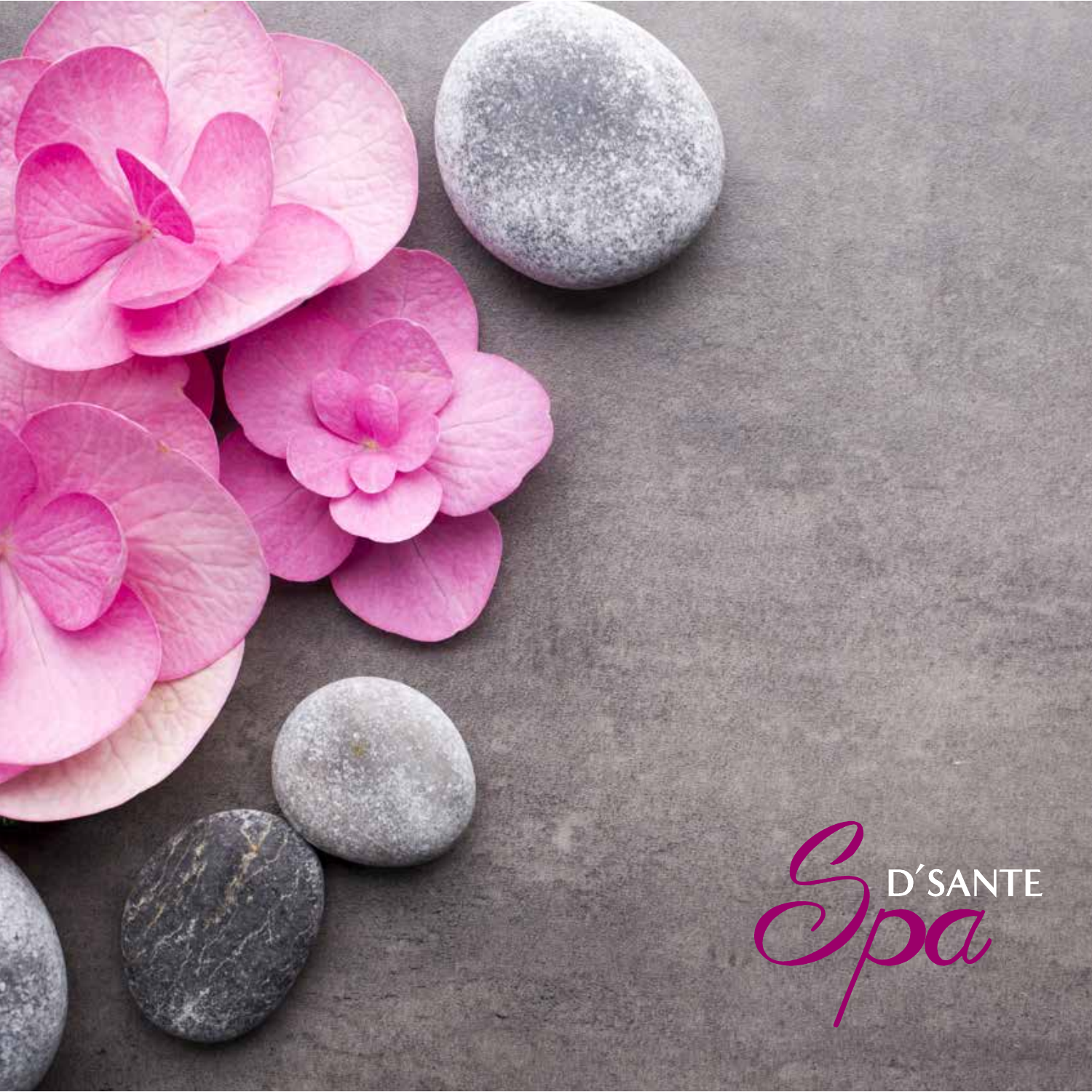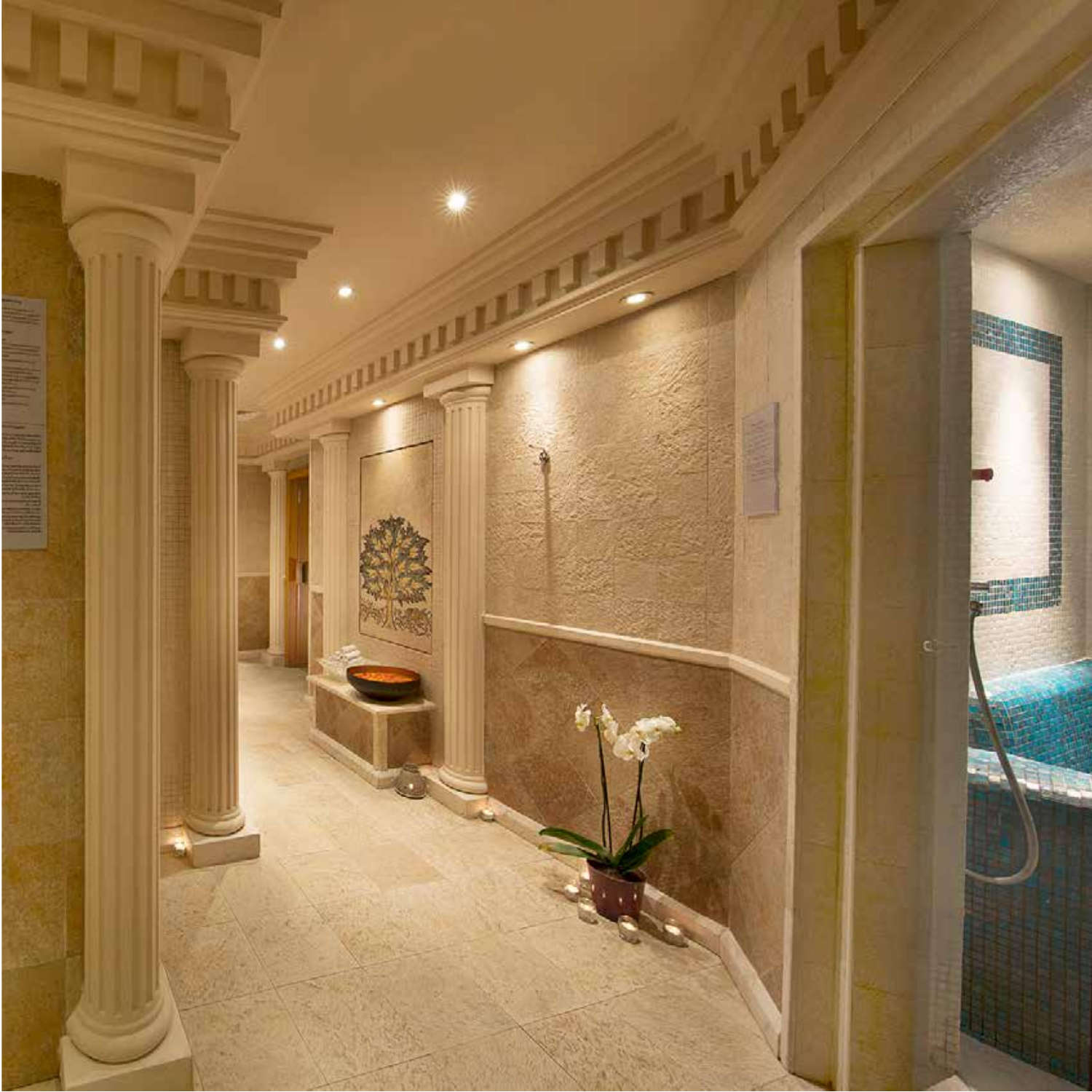

# **D'SANTE SPA AND WELLNESS SANCTUARY**

Dear Guests,

We welcome you to wellness, relaxation and an enjoyable experience at our D'sante Spa. Our comprehensive menu has your whole body covered, from signature massages, facials, wraps and scrubs to locally-inspired treatments, specialist therapies and balancing journeys.

After all, getting back to being healthy should be an enjoyable experience and that too by the shores of the Dead Sea, a sea that is blessed with immense healing properties.

For the Spa enthusiast, we have even brought the Dead Sea experience inside the spa with a Dead Sea water pool and even an entire floor reserved for authentic German hydrotherapy and spa baths.

By adapting these therapies, we have ensured that all our treatments are highly effective, safe and enjoyable.

Additionally, all our services are truly personalized, ranging from face therapy wherein we cater to your specific needs of your skin to the body work where we customize aspects such as music volume, temperature settings, lighting levels and even the pressure that is carefully applied.

All our products are carefully selected for its natural origins, effectiveness and safety. Please contact us for a complimentary spa consultation to help you customize your spa journey.

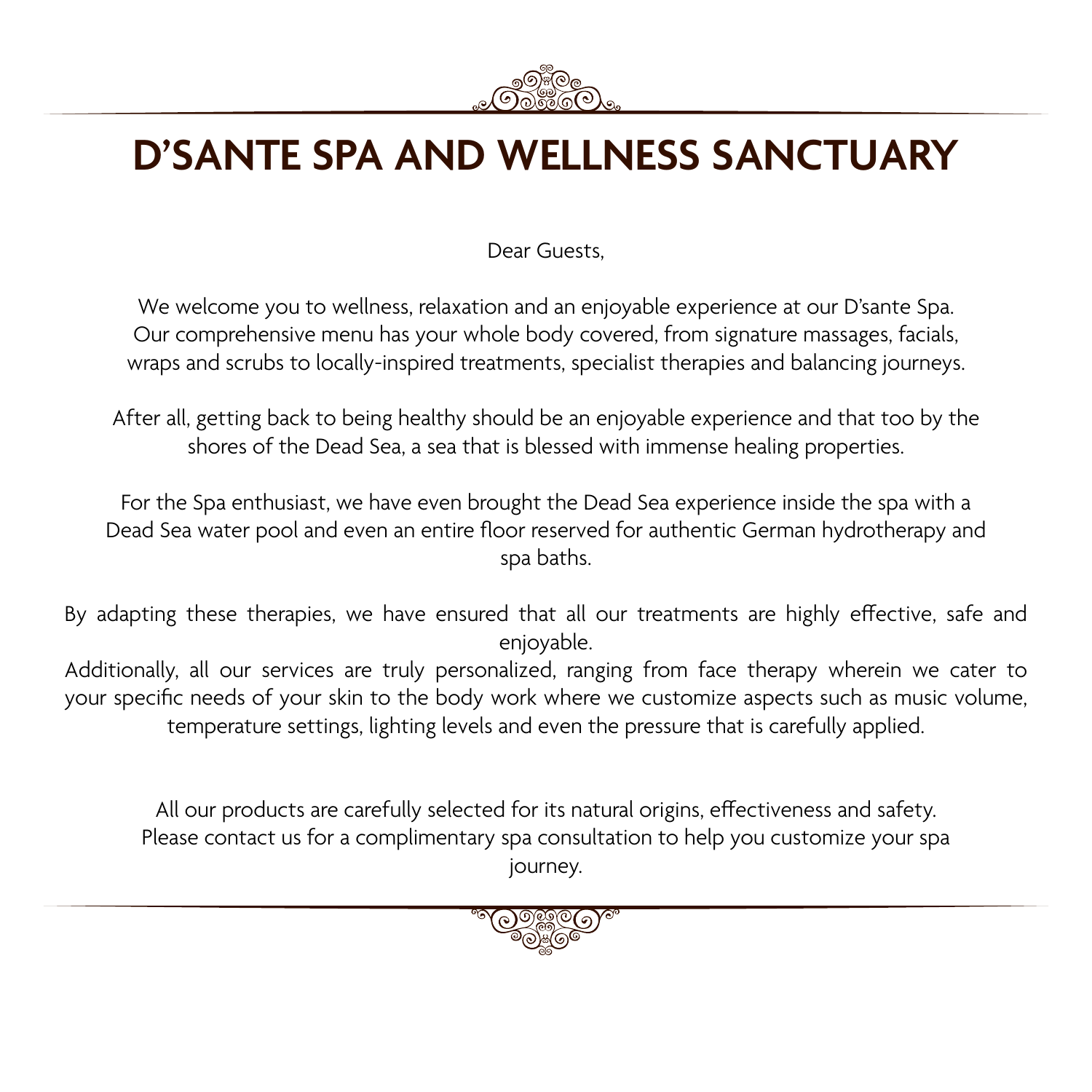

# **BODY WORK**

Manipulation of trigger points on the head, neck and rest of the body, is administered to effectively relieve tension and ease you into a state of relaxation and healing. The therapies are all completed with a suggestion for relaxation, followed by a serving of warm healthy herbal beverage and fruits, thus restoring positivity and well-being in oneself.

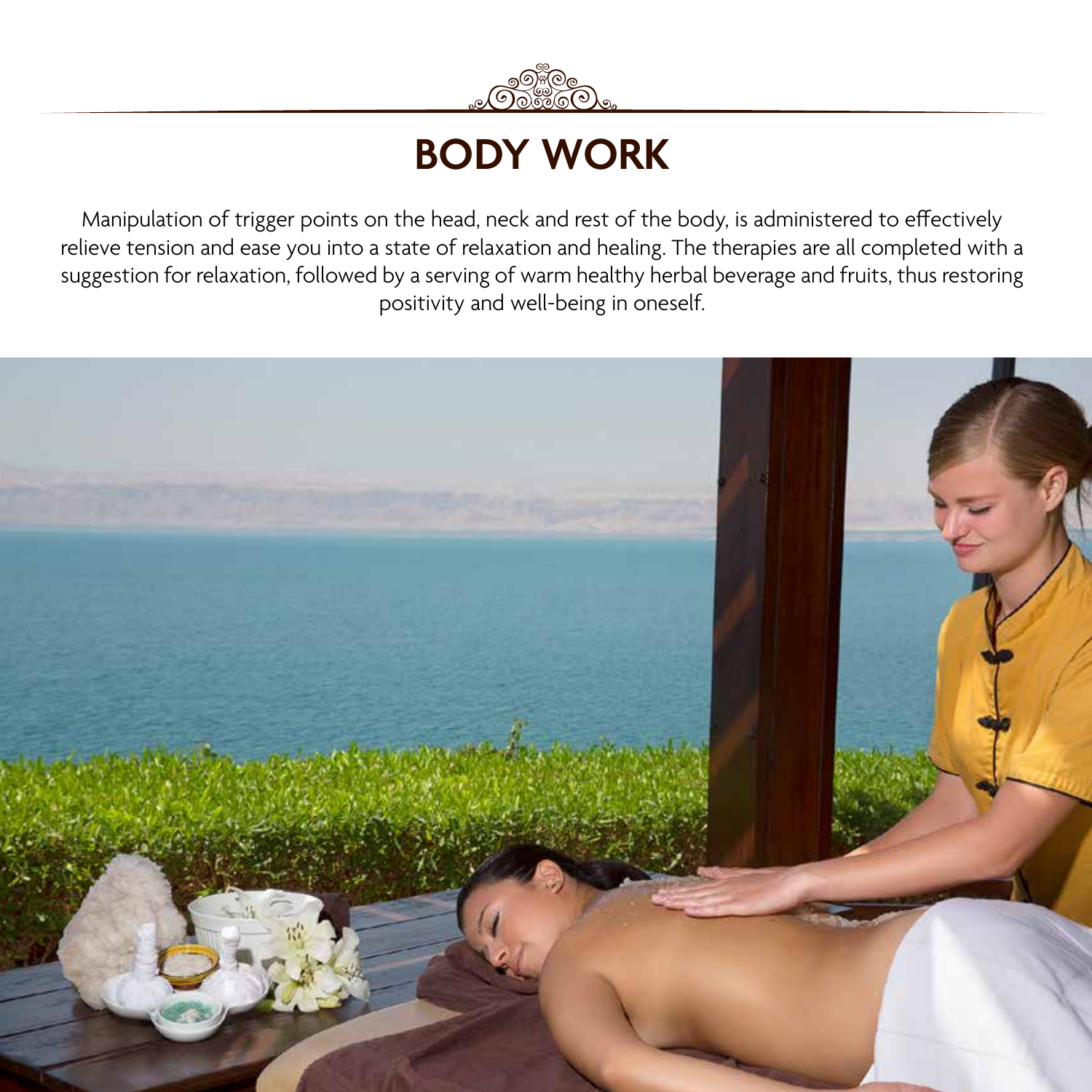### **Aromatherapy Massage 60 minutes/80 JD - 90 minutes/110 JD**

Indulge in this authentic massage, an uplifting combination of aroma oils selected from carefully preserved global bio-reserves, are blended with cold pressed anti-oxidant rich base oils to provide a gentle relaxing massage, which is effective on the senses as well as on the skin and nerve endings. Surrender yourself to a thoroughly pampering experience!!!

### **Swedish Massage 60 minutes/80 JD - 90 minutes/110 JD**

Boost your energy levels and re-energize your body with the classic Swedish massage. We use rejuvenating seasonal blend of oils to provide a firm and deeply relaxing experience. We recommend it for its effectiveness in relieving muscle soreness and stimulating the overall blood circulation.

### **Thai Massage 60 minutes/90 JD - 90 minutes/120 JD**

Using Thai massage techniques, this treatment focuses on pressure points and gentle stretching movements along the body's energy channels. It is offered fully-clothed and without oil to re-awaken the body's energy flow.

### **Deep Tissue Massage 90 minutes/120 JD**

This massage has an integration of Sports Massage and Thai Acupressure techniques, to effectively work on irritated deep tissue, fascia and muscles. Recommended for those who require deep bodywork to undo muscle knots and loosen fibrous tissue, this therapy accounts to be one of the most chosen and appreciated treatments by our clients.

### **Balinese Massage 60 minutes/80 JD - 90 minutes/110 JD**

The traditional Balinese Royal Massage is a technique of relaxing the body through acupressure, skin rolling, and firm smooth strokes along specific energy channels.

### **Pain Relieving Spice Poultice 60 minutes/90 JD**

Various medicinal leaves, herbal powders and spices are blended in herbal oils and packed in bundles. The bundles are then dipped in warm oil, heated and gently applied on the area with pain with tender massage. We recommend a minimum of seven sessions to help get relief from long standing pain.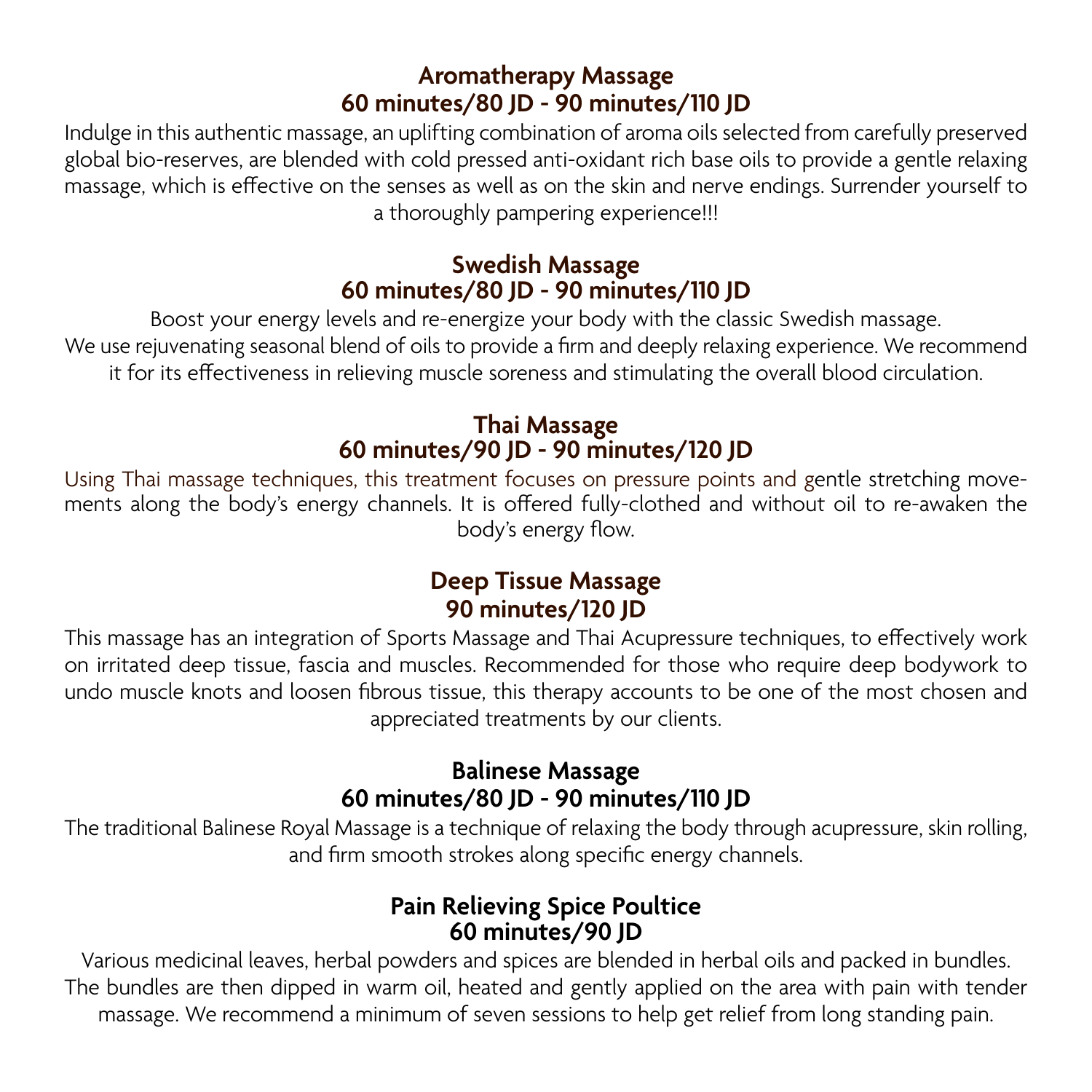

### **Hot Stone 90 minutes/120 JD**

Inspired by the energy healers, this unique rtual starts with a deeply relaxing massage. The massage is carried out with oil enveloped on warm volcanic stones which are placed on key energy points on the body. This evokes warmth seeps deep into the body for aiding muscle relaxation. This therapy will leave you rejuvenated, relaxed and help you feel light in body and mind.

### **Couple Massage 60 minutes/140 JD - 90 minutes/210 JD**

The body is energized through a journey of the senses. All the meridian channels of the body run from the feet to the head and our therapists will perform a total top-to-toe luxurious treatment to soothe, energize and unblock meridians.

### **Sensory Spa Journey 150 minutes/600 JD**

A divine signature spa treatment!!

You will experience a luxurious bath with natural exfoliation, a nontraditional aromatherapy massage using long strokes, a cleansing facial ritual and a stress relieving scalp massage.

This will encourage your mind to release the stresses of daily life.

Refreshments with Royal Crowne Sparkling Wine & fruit platter.

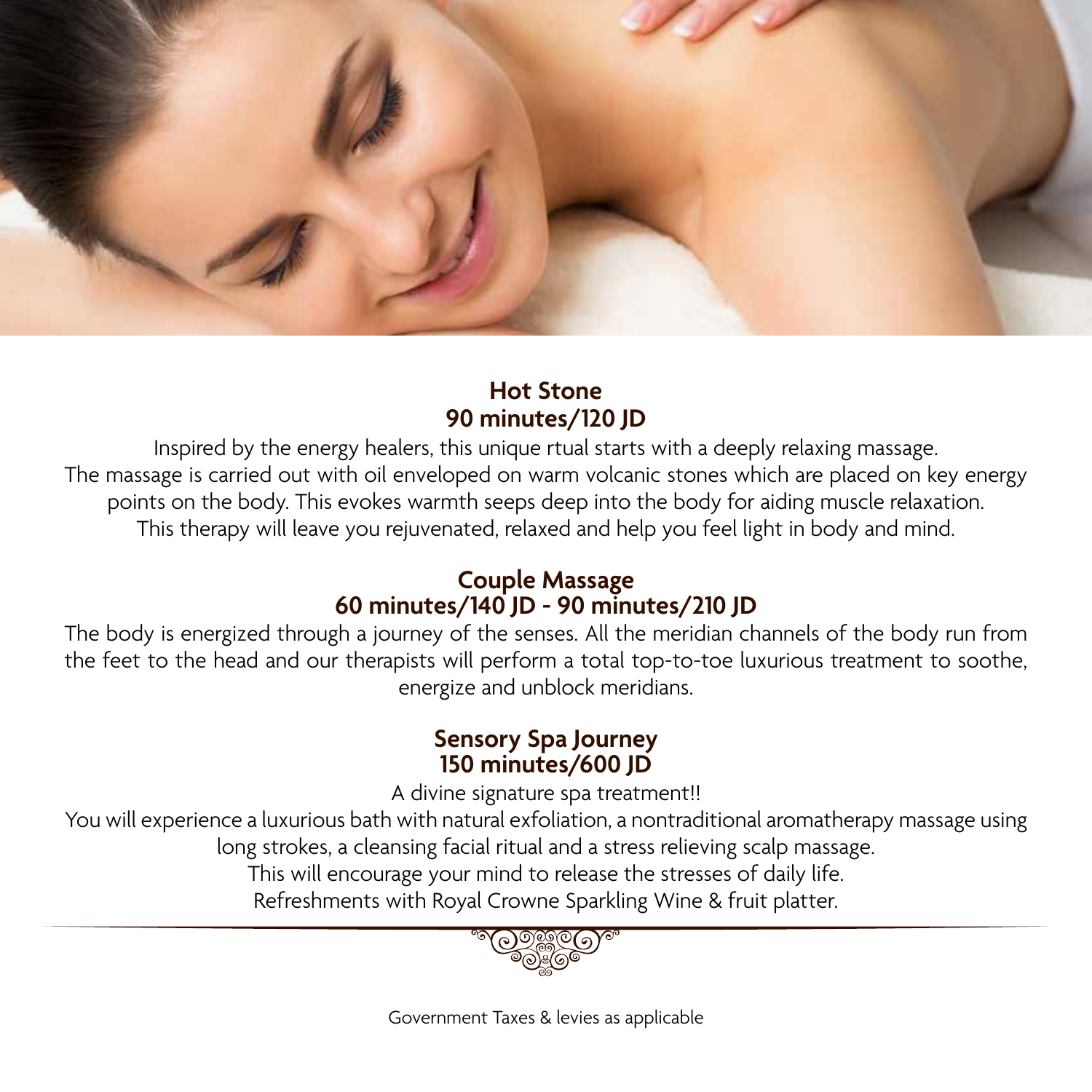

# **BODY WORK - SHORT THERAPIES**

### **Indian Head Massage 30 minutes/50 JD**

An invigorating experience where firm and quick strokes are combined with stimulation of trigger points on the head. This improves blood flow, nourishes the scalp and induces a deep sense of relaxation.

### **Foot Reflexology 30 minutes/50 JD**

Reflex points on the feet correspond to every organ in the body. Applying pressure to these points, the autonomic nervous, lymphatic and circulation systems are stimulated to heal and balance the body. This ensures relaxation and ease in the feet and relieves muscle fatigue after a long journey or a tiring day.

Ideal when combined with Indian Head Massage.

### **Back-Neck & Shoulder Massage 30 minutes/50 JD**

This massage focuses on the typical stress and tensions points and helps you to feel energized and refreshed.

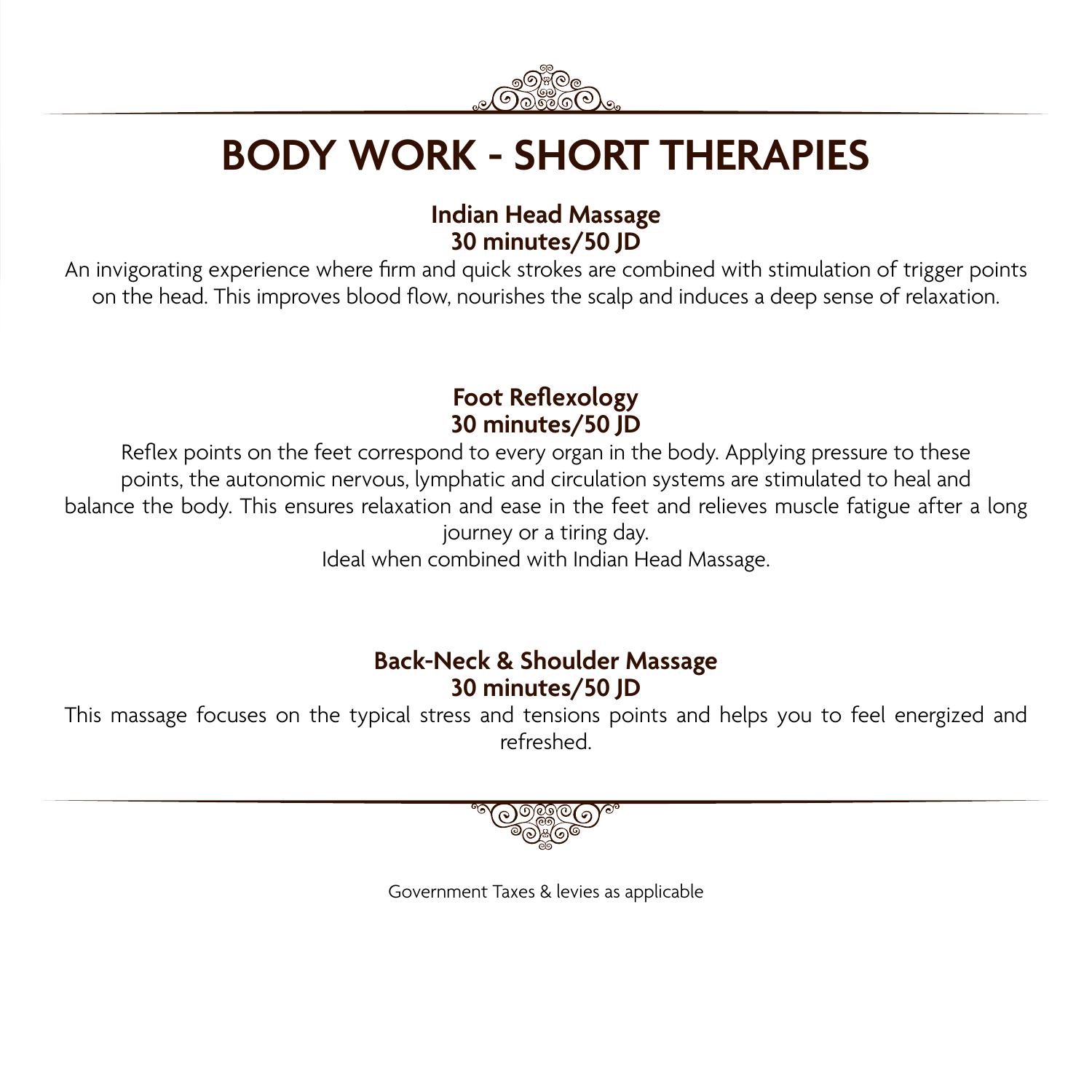

# **AYURVEDA THERAPIES**

We follow and execute time tested techniques of ancient Indian healing therapies to make our guests feel pampered and healthy. This therapy ritual uses long strokes, with healing herbs and oils to stimulate circulation, enhance joint mobility, relieve muscle soreness, hydrate skin, speed up detoxification process and re-balance the energy flow throughout the body.

### **Abhyanga 60 minutes/90 JD - 90 minutes/120 JD**

This is a popular body massage in Ayurveda, which uses long strokes and warm herb infused sesame oil to stimulate circulation, enhance joint mobility, relieve muscle soreness, hydrate the skin, assists anti-ageing, effective stress reliever, induces sleep and speed up detoxification.

### **De-stress Shirodhara 45 minutes/95 JD**

This remedy gets to the root of hair and scalp complaints, increasing blood circulation, reducing hair loss, limiting thinning and controlling dandruff.

The mix of herbal oils combines their powers in this highly relaxing scalp massage. Shirodhara is also effective in improving memory, reducing anxiety, relieving sinusitis and migraine symptoms.

### **Lower Back Oil Dam Therapy (Kati Vasti) 30 minutes/80 JD**

This is a very effective treatment to protect lower back from repeated strain injuries. Keeping warm medicated oil in a herbal lentil paste boundaries the lower back which is then followed by a gentle massage to bring about the desired results.

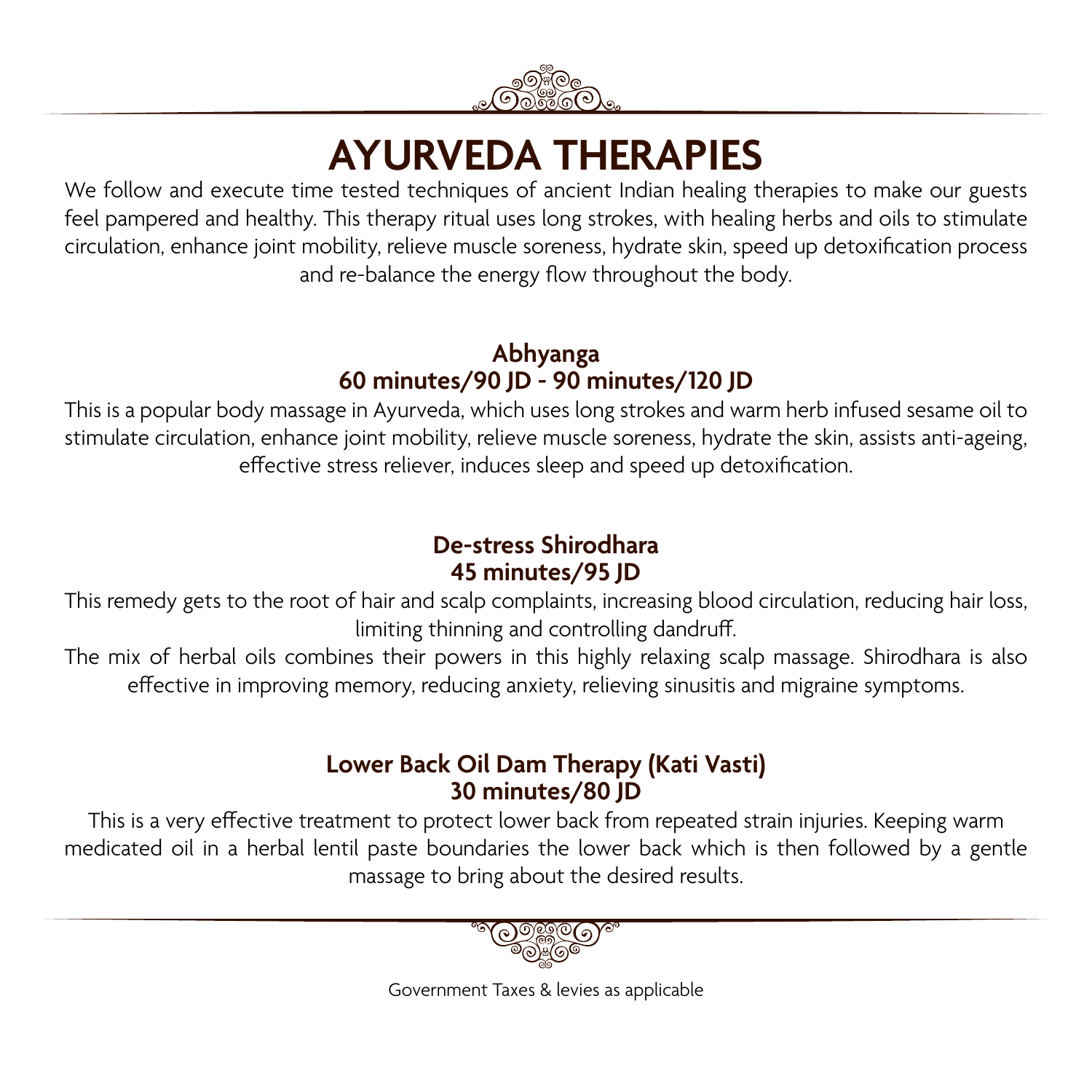

# **SKIN REFINEMENTS**

Skin refinements are gentle overall body exfoliations, using natural extracts, blended with anti-oxidant rich, cold-pressed base oils and organic sugar or finely grounded sea salts. This therapy removes the dead skin cells, stimulates blood circulation and oxygenates the skin. Further, the skin is hydrated and nourished with a fragrant body balm, leaving you feeling silky-smooth and refreshed. We recommend skin refinements at least once every fortnight to retain the health and glow of our skin. Combined with a facial, wrap & massage, this makes it a complete beauty and wellness ritual.

#### **Dead Sea Aromatherapy Salt & Oil 30 minutes/60 JD**

More than 37 minerals in a unique combination as found in the Dead Sea is the secret behind this much celebrated body polish. Known for its healing properties Dead Sea salt not only exfoliates the skin but also assists in detox. The salt we use is derived by natural process of evaporation from pristine portions of the Dead Sea and finely grounded to ensure its safe on the skin. This is recommended highly as a starter for all therapies.

#### **Arabic Coffee & Brown Sugar 30 minutes/60 JD**

Re-invigorate the senses with this exfoliation ritual. An energetic rub with handpicked finely ground aromatic Arabic coffee, captures the mystery of this ancient Arabic skin treatment. It instantly increases circulation and makes the skin smoother and hence elevates your mood, making you happy and content.

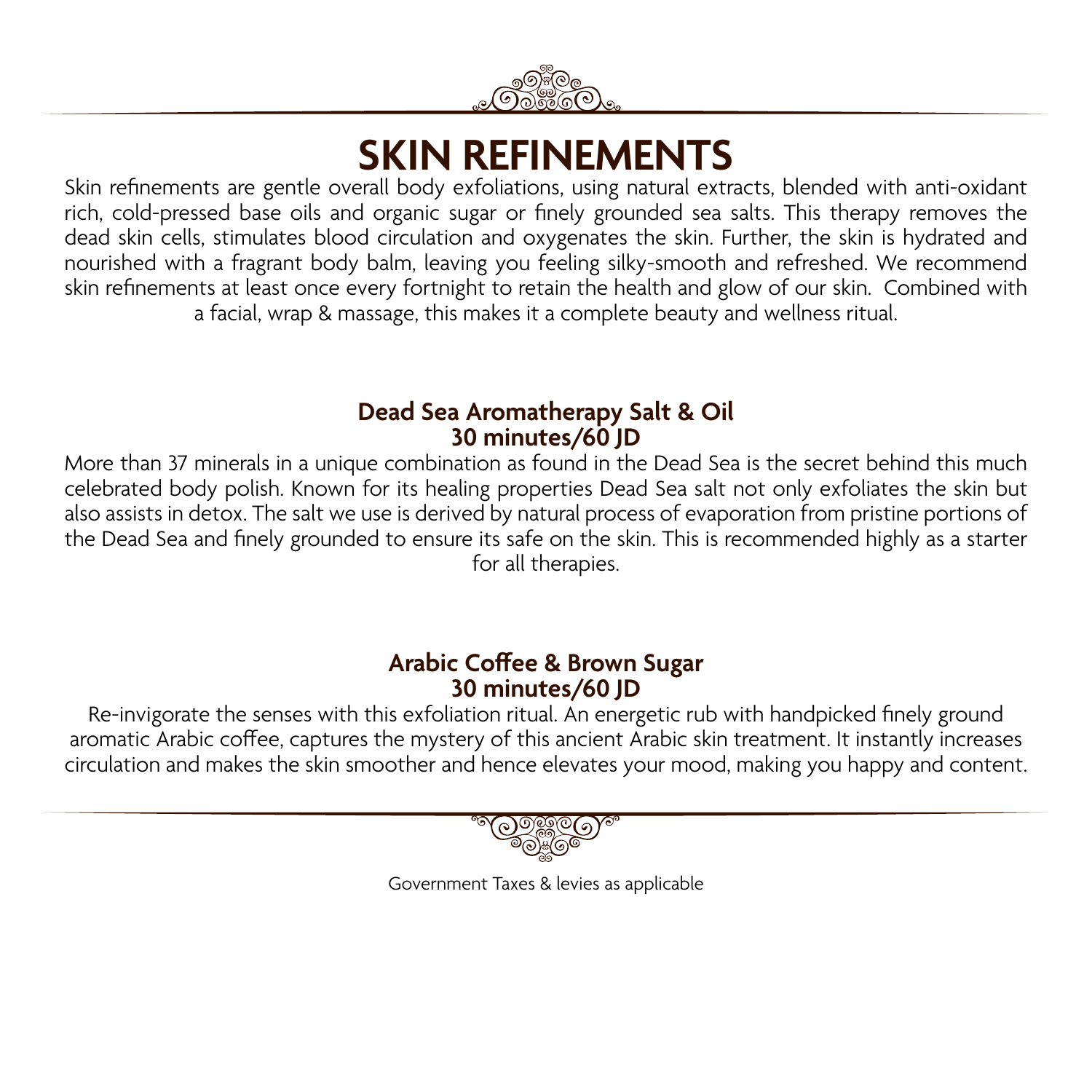

# **BODY ENVELOPMENTS**

Commonly referred to as body wraps and body masks, this Spa ritual begins with an invigorating body scrub to exfoliate dead skin cells and stimulate circulation. All natural floral or marine extract rich, purifying mask is then applied to the whole body to ensure that the skin is left soothed and rebalanced. This therapy helps as an anti-septic and nourishes and tones the skin thoroughly. It is highly recommended if you are looking for a full body enhancement.

### **Dead Sea Natural Scrub & Mud Wrap 75 minutes/90 JD**

The therapy starts with a scalp massage and goes on to a body scrub using Dead Sea salts and followed by a wonderful mud wrap with the goodness of over 37 minerals extracted from the Dead sea. This therapy is "ultimate choice' for those looking for nourishing the skin, stimulating circulation and enable a natural detox.

### **Dead Sea Anti-cellulite Mud Wrap 75 minutes/95 JD**

In this wrap anti-cellulite oils are massaged into the skin and then followed up with a Dead Sea mud mix. It is famous for assisting in reduction of cellulite.

### **Micronized Marine Algae Wrap 75 minutes/120 JD**

Loaded with incredible benefits of marine algae, this therapy is revitalizing experience helpful in skin rejuvenation, dry skin and stubborn cellulite. It also offers a rapid detox and a burst of much needed minerals, vitamins and micronutrients to help rebalance the body. This is particularly recommended for young mothers and those wishing to regain figure and form.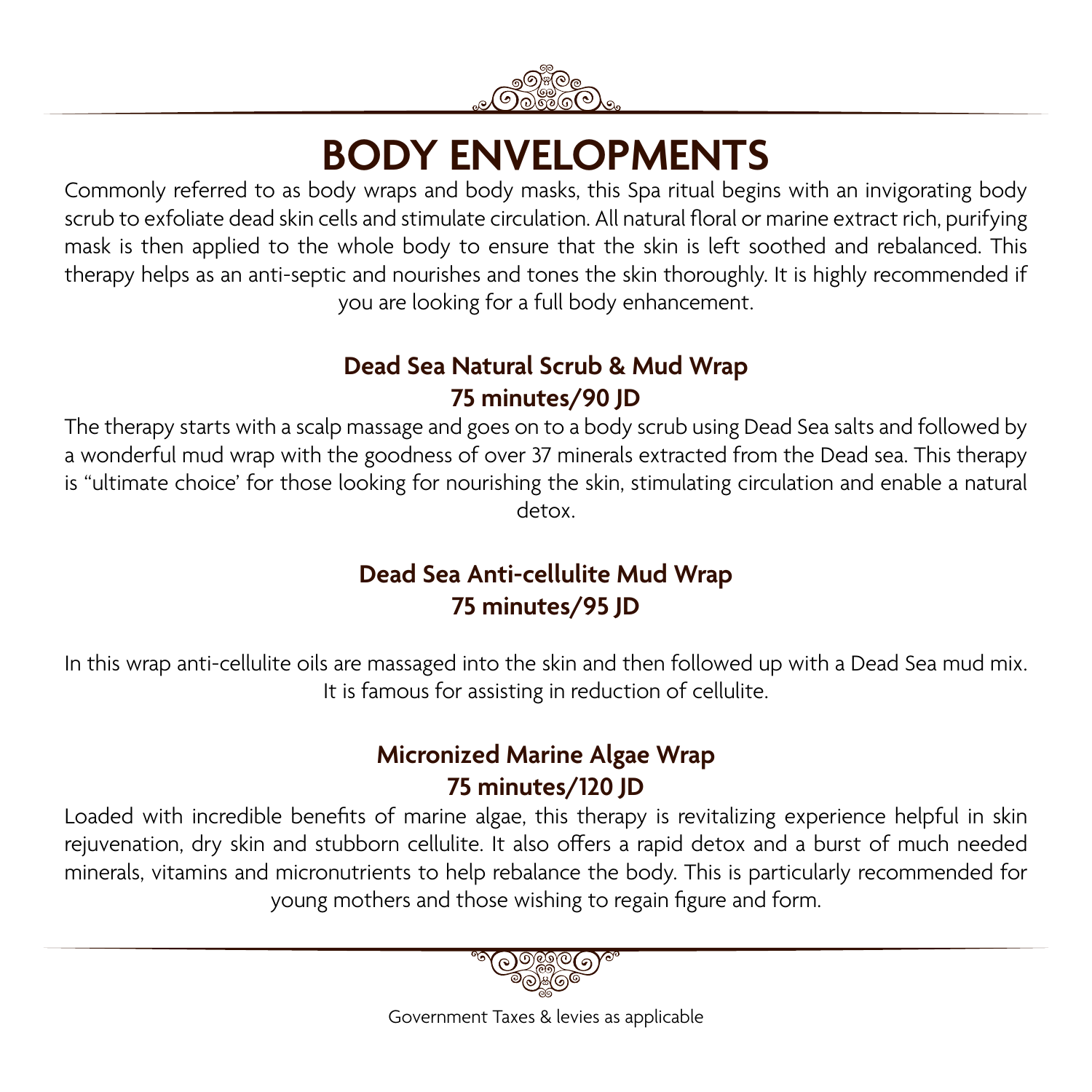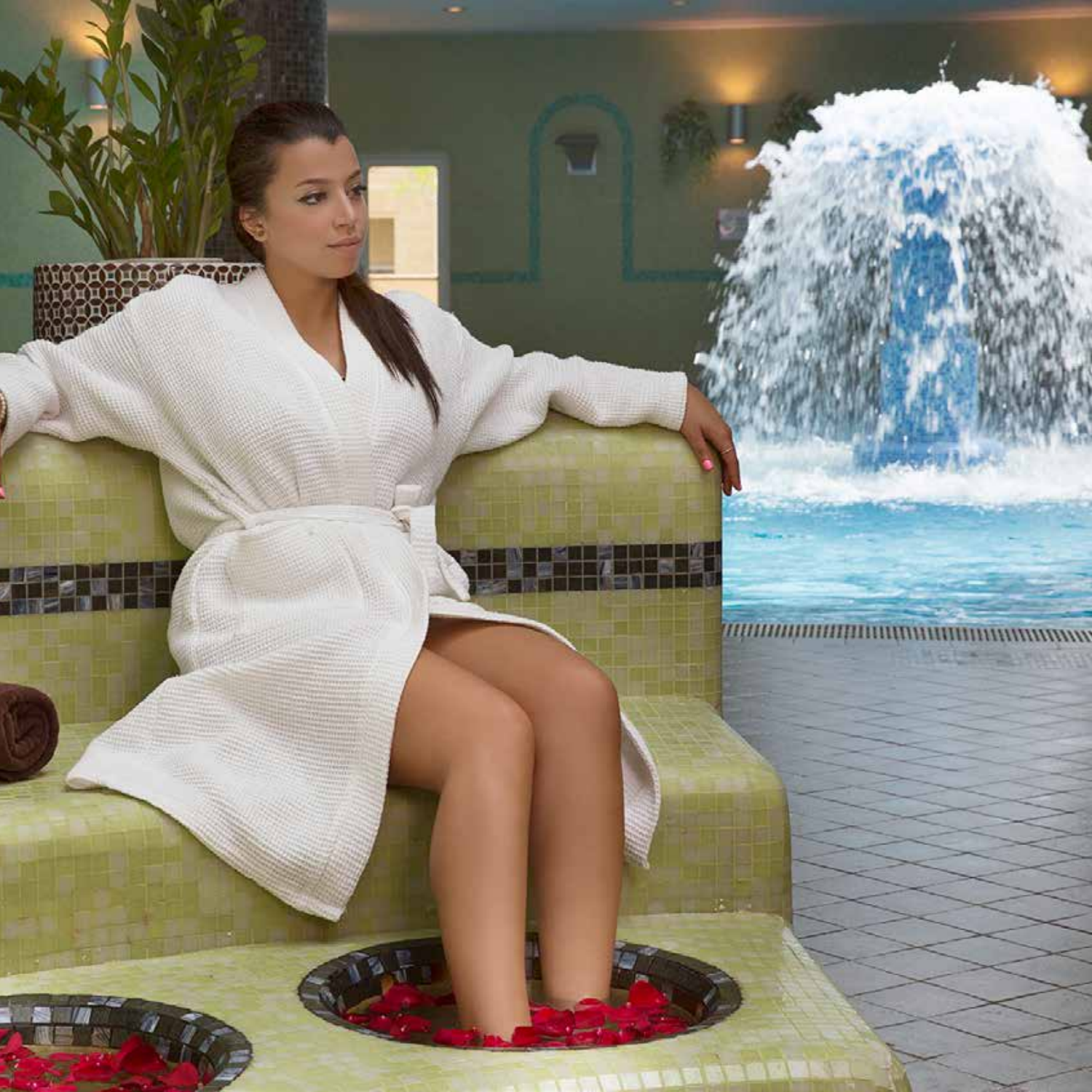

# **HYDROTHERAPY**

Hydrotherapy has been used all across Europe for a long time for its healing properties. We have further enhanced its effectiveness by combining the healing waters of the Dead Sea with precise European water therapy equipment imported from France and Germany. In fact we have built a whole floor to give you an opportunity to experience its healing effects. We have built one of the most extensive facilities in Jordan with heated indoor pools - one for exercise, one for floatation with Dead Sea water and one for hydrotherapy. Since hydrotherapy is extremely effective, its use is forbidden in those suffering from heart ailments, those with communicable skin diseases and open wounds, pregnant women, women having their periods, respiratory distress, circulation problems, diabetes, fever and degenerative diseases, etc. Do consult our team, who can guide you safely.

# **group use hydrotherapy Residents: 25 JD - Non-residents: 50 JD**

Enjoy our extensive hydrotherapy facilities consisting of Whirlpool, Steam, Sauna and our three vast indoor pools to exercise and energize or to just float and relax.

# **Whirlpool**

Used as an invigorating therapy, the water jets work their magic on all major muscle groups and relieve muscle aches and pains. It is particularly effective after a rigorous workout.

### **Dead Sea Water Pool**

The indoor Dead Sea water pool provides many health benefits, improves quality of life and offers relief in many health conditions without side effects and with long-term improvement.

### **Secondary Pool**

Relax after salt scrub and black mud applications.

### **Sauna / Steam**

Both steam and sauna are known to increase metabolism, help in removing toxins from the sweat and relieve pain essentially through the effect of heat. Do ensure you drink 2 glasses of water before starting the therapy and during the therapy as necessary. Do take rest of a minimum of 20minutes before proceeding to another water or heat therapy.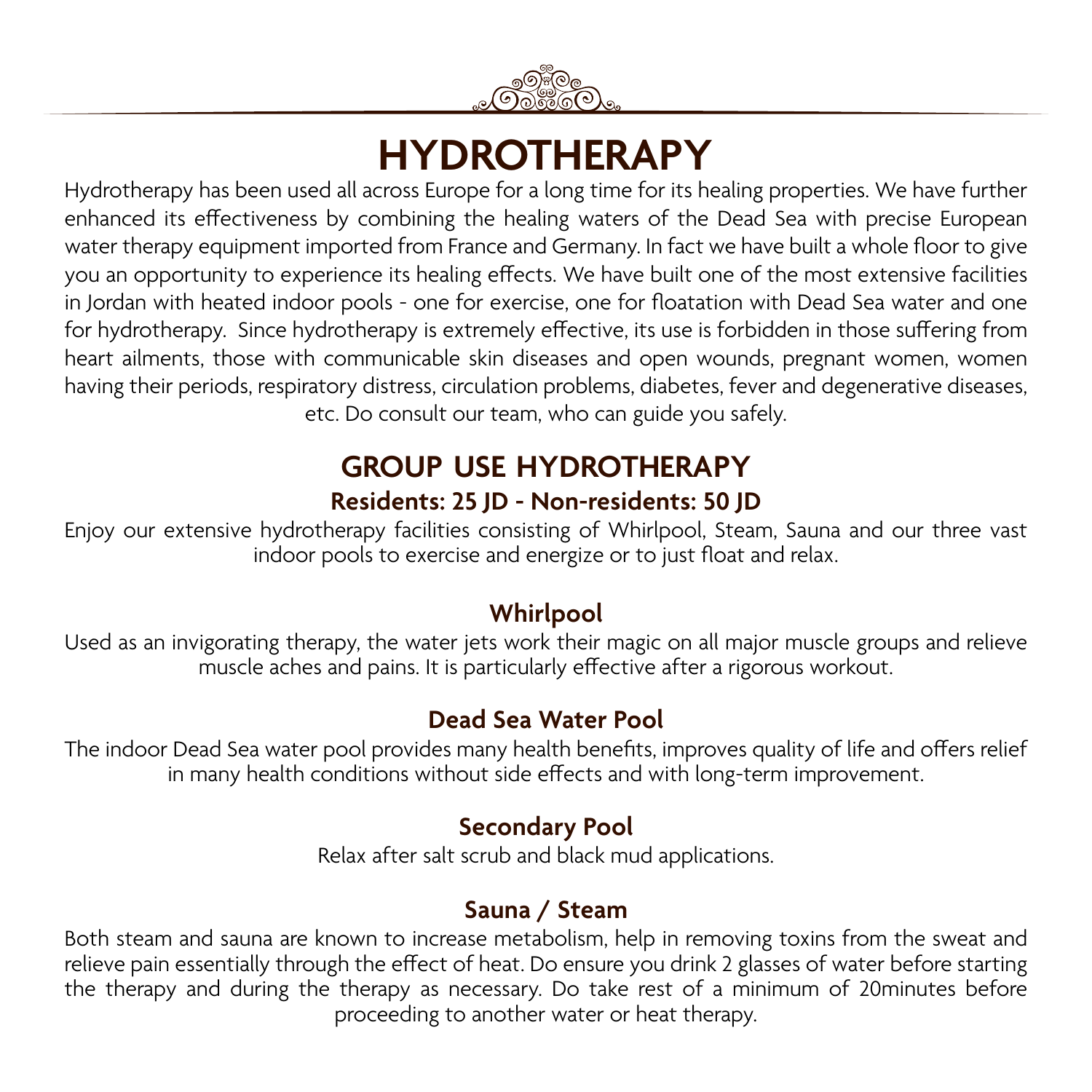# **personalized hydrotherapy**

### **Hydrotherapy Tub bath 30 minutes/50 JD**

Mineral rich Dead Sea salts are added in the specially built hydrotherapy tub to ease away aches and pains and get totally refreshed. Works well on the upper layers of the skin and enhances circulation because of the gentle massage from the water jets.

### **Vichy Shower 30 minutes/50 JD**

The Vichy Shower is a unique body treatment inspired by the treatments used in the French city, Vichy. Popular in Europe for its intensely relaxing qualities, it is used in conjunction with other body spa treatments such as body polishes and masks. It consists of a five-to-seven shower head system that simulates a tropical rain shower. These can either be enjoyed in our open unit or the closable unit that can also provide steam as part of the therapy experience.

Additionally, it works to hydrate an individual's body and stimulate blood circulation, which then increases the functionality of the immune system, relaxes tight and sore muscles and promote lymph circulation.

# **Hydro-Capsule 30 minutes/50 JD**

In use for well over a century this therapy is effective in pain relief and energizing the whole body. The water can be directed on various parts of the body with varying pressure and temperature hence working well to relieve pain & stiffness.

### **Royal Hammam 75 minutes/120 JD**

Your complete top-to-toe Moroccan cleansing experience begins with a personalized blend of purifying Rhassoul clay and nourishing shea butter application on entire body.

The hair and face are also cleansed, combining the purest Moroccan remedies to restore a fresh complexion. The ritual finishes with a traditional dousing of orange blossom and rose water to leave you calm, revived and radiant. This treatment prepares the skin perfectly for a massage or facial.

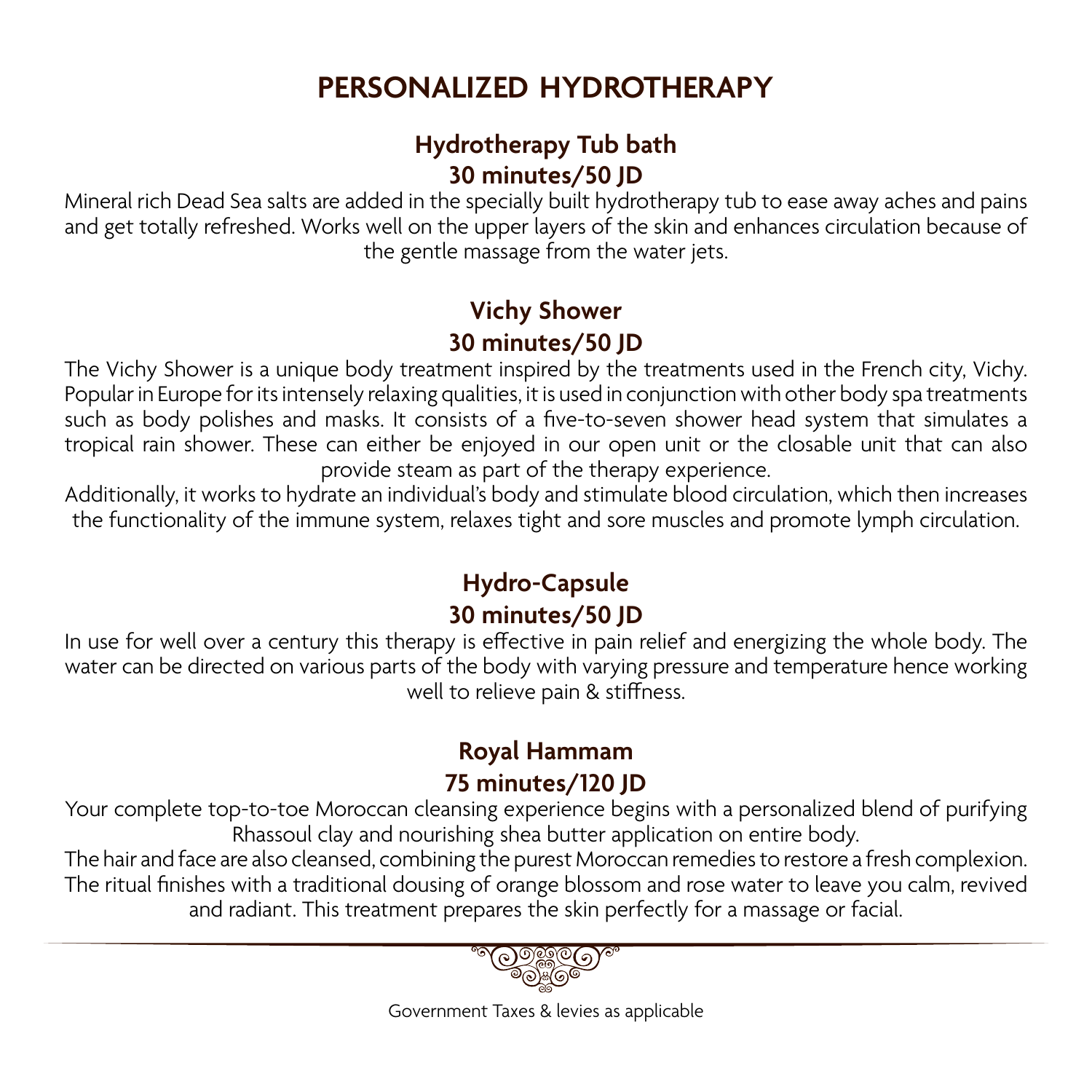

# **FACE THERAPY**

Glowing skin reflects good health and our signature facial will do more than simply treat the surface. Following a skin analysis, your therapist will perform a balancing facial that includes cleansing, exfoliating, massage, mask and moisturizing treatment to suit your skin's individual needs. Each treatment combines the healing properties of our Skin Care products with the power of touch to encourage lymphatic drainage and improved skin elasticity and clarity.

Your skin will feel silky-soft and delicately scented, with a complexion that is polished, toned and radiant. It is recommended once a week for lasting results.

### **Moisture Enhancing Facial 75 minutes/90 JD**

Specially designed for dehydrated skin that is occasionally subject to flakiness, the special mask used in this facial is rich with active marine ingredients and vegetable extracts. It makes the skin instantly softer by improving the texture of the skin, creating a feeling of comfortable freshness and tightening the skin.

# **Thalgodermyl Facial 75 minutes/100 JD**

A treatment designed specifically for youth with acne-prone skin. Controlamine is an algae actively used in this range which helps to control the sebum production. Natural essential oils with re-balancing Marine Algae peel-off mask helps to reduce inflammation and control excess oil. This treatment can also be adapted to treat all acne-affected areas such as back and shoulders.

# **Protective Facial**

### **60 minutes/90 JD**

This is a gentle and relaxing facial to soothe the skin off the hazardous effect pollutants; it rejuvenates the fragile, delicate and sensitive skin. This therapy is highly effective in reducing irritation, redness and blotchiness.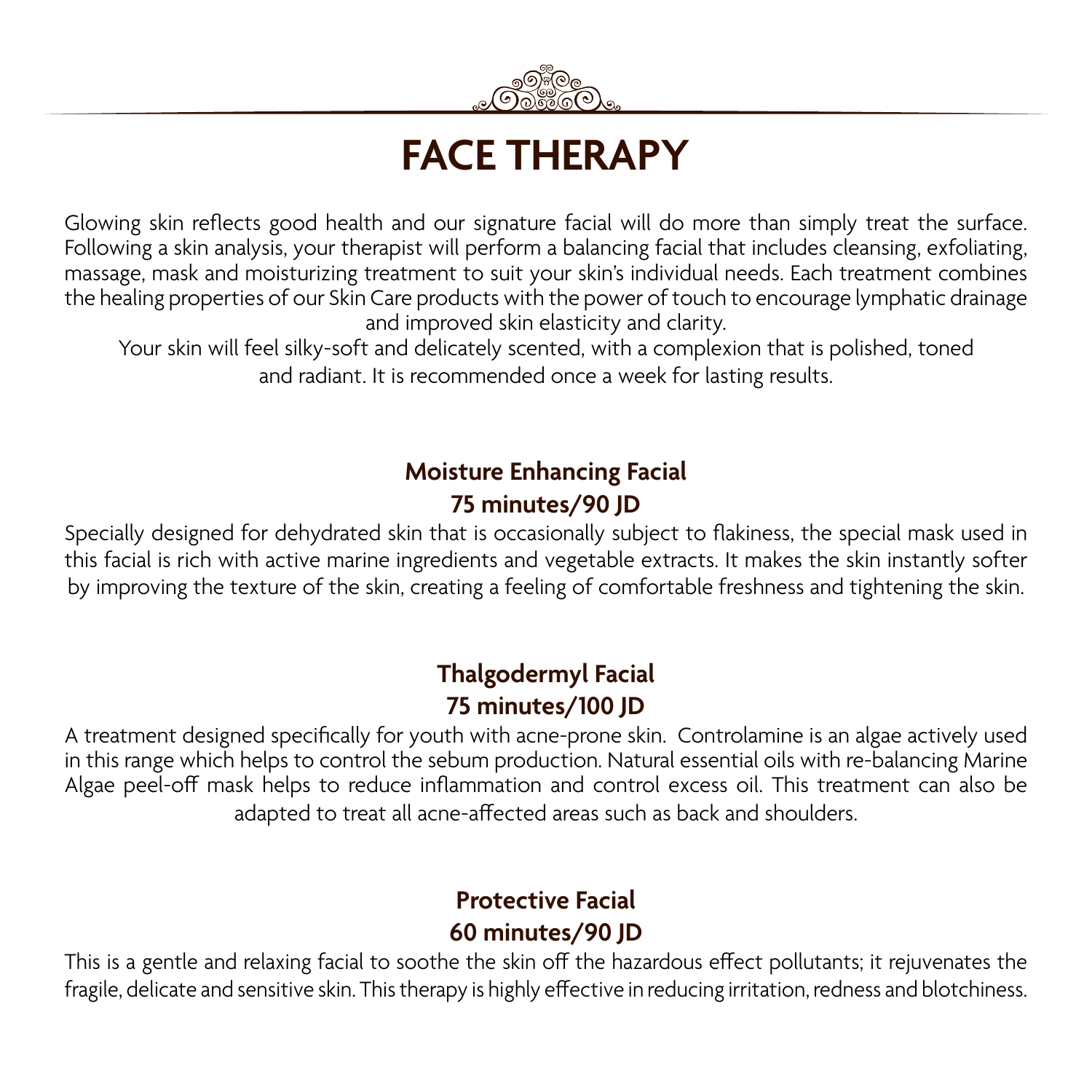

### **Mini - Express facial 30 minutes/50 JD**

Recommended for all skin types, this gentle softening exfoliating substance effectively removes dead skin cells built up on the skin's surface. It is designed to restore the skin›s optimum hydration levels making the skin intensely nourished and supple.

# **Silicium Super Lift Facial 75 minutes/125 JD**

This newly developed treatment that has proven results that are based on extensive testing and research uses marine hyaluronic acid molecules and silicium for optimum effectiveness and immediate results. It is one of the most effective anti-aging treatments.

# **Ultimate Time Solution Facial 90 minutes/150 JD**

For individual with mature skin, this revolutionary anti-aging synergy and exceptional treatment plumps up the skin makes it firmer and smoother with amazing and long lasting results. The facial contour is redefined and remolded from within. The face appears visibly younger.

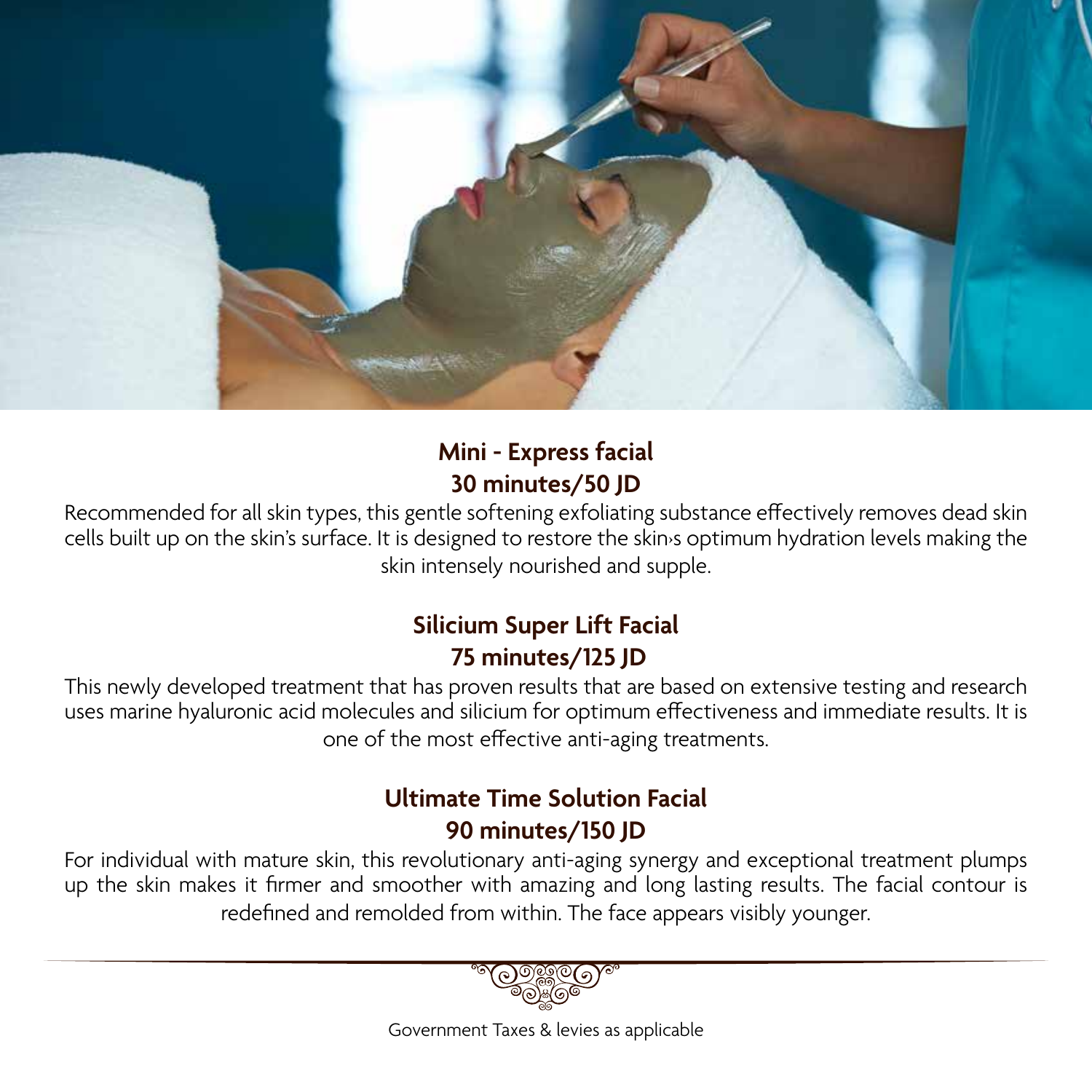

# **SPA PACKAGES**

These are thoughtfully created, keeping in mind the regular Spa user's quest for results, which comes with liberal doses of relaxation and pampering. Wellness can be deeply satisfying! All you need to do is repose your faith on our in-house wellness physician and well trained therapists who will ensure you a guaranteed<br>fantastic ride of well-being and an impeccable relaxation experience.

We have created a unique program that combines nature with science - with the goodness of the healing Dead Sea waters and the ancient Indian science of ayurveda and yoga. What's more, we also give you lifestyle tips that you can take home and practice for experiencing increasing wellness and health.

### **Indocéane 120 minutes/170 JD**

Release your body and let your mind escape in an exotic spa ritual that takes you towards a new type of relaxation. The four-step treatment begins with a body exfoliation, followed by a Milk Bath. The third step is a relaxing massage using aromatic oils, while the final step is performed with a Sublime body wrap and cream.

### **Polynesia 120 minutes/170 JD**

Inspired by the Polynesian wisdom, this treatment is a multistage journey. It provides a genuine sensory and holistic experience and is suitable for men and women of all ages who are stressed out and tense as<br>a result of their lifestyle, and are looking for moments of relaxation and well-being.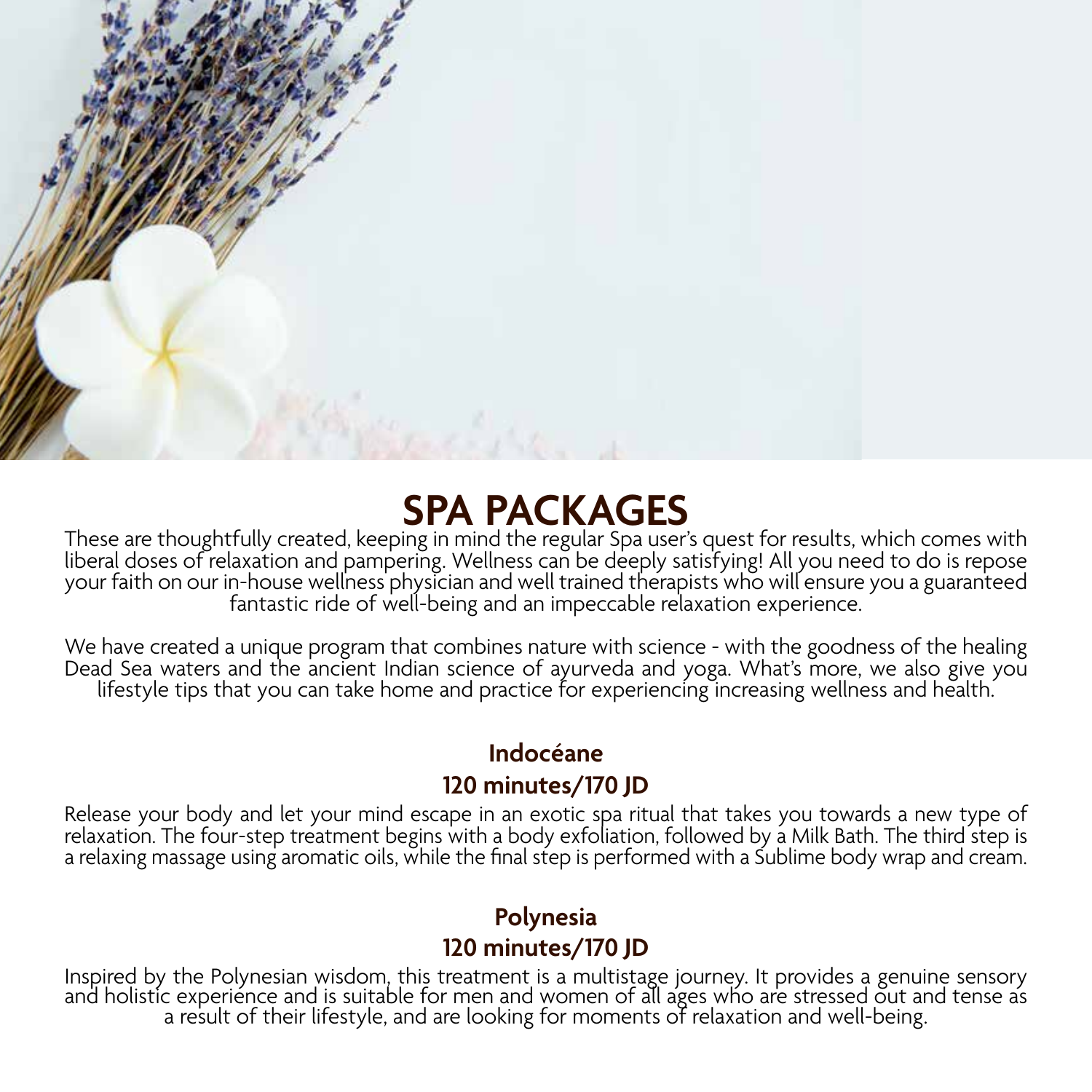# **Dead Sea ritual 120 minutes/170 JD**

This therapy is enjoyed by heads of state and celebrities from across the World. It promises the most naturally relaxing experience with natural ingredients and includes a Salt Scrub followed by a Natural Dead Sea Mud Wrap and completed with a relaxing full body massage.

# **DEAD SEA DISCOVERY PACKAGE**

### **3 Days 450 JD Spa Consultation**

3 Spa Experiences / 1 Head Massage / 1 Exfoliating Dead Sea Salt Scrub 1 Dead Sea Natural Mud Wrap / 1 Balinese Massage / 1 Hydro Bath 1 Aromatherapy Massage / 1 Dead Sea Cleansing Facial / 1 Manicure or Pedicure

# **5 Days 500 JD**

Spa Consultation / 5 Spa Experiences / 1 Back Massage / 1 Mini-Express Facial / 1 Exfoliating Dead Sea Salt Scrub / 2 Dead Sea Natural Mud Wrap / 1 Hydro Bath / 1 Balinese Massage / 1 Swedish Massage / 1 Aromatherapy Massage 1 Dead Sea Cleansing Facial / 1 Manicure / 1 Pedicure

# **7 Days 900 JD**

Spa Consultation / 7 Spa Experiences / 1 Dead Sea Cleansing Facial 1 Dead Sea Mini Mud Facial / 1 Exfoliating Dead Sea Salt Scrub / 2 Dead Sea / Natural Mud Wrap / 3 Hydro Bath / 1 Balinese Massage / 1 Head Massage 1 Swedish Massage / 1 Aromatherapy Massage / 1 Foot Reflexology 1 Thai Massage / 1 Deep Tissue Massage / 1 Manicure / 1 Pedicure

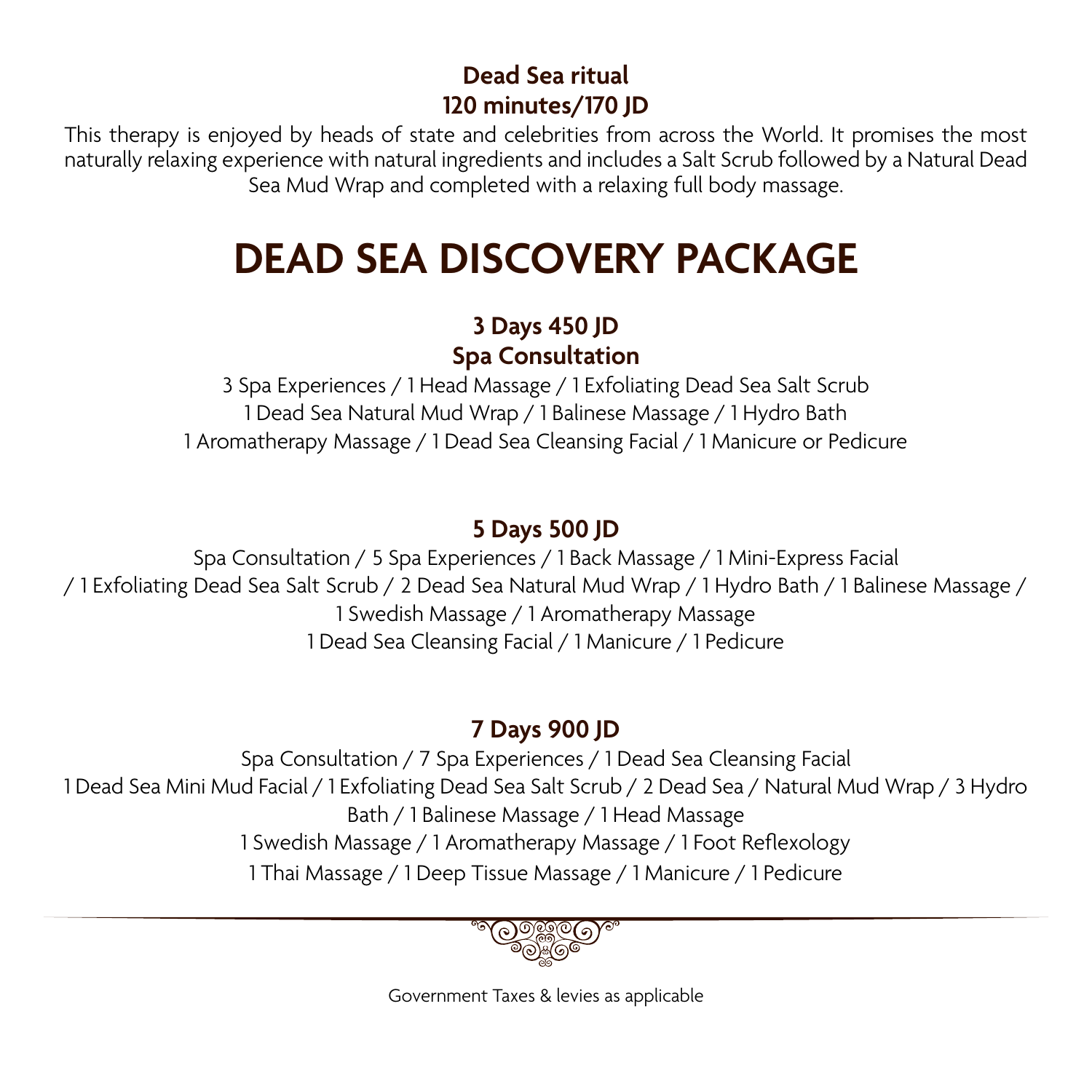

# **WELLNESS & DETOX RETREATS**

These therapy modules are based on the ancient Indian science of healing and are offered under our inhouse expert's special guidance. Prices will be based on the therapies chosen by the physician.

### **Quick Wellness Immersion**

3 days

# **De-stress Journey**

3/5 days

### **Insomnia (Sleeplessness) and Anxiety**

7/14 days

#### **Detox & Safe Weight loss** 14 days

# **Bone and Joint care**

10/14 days

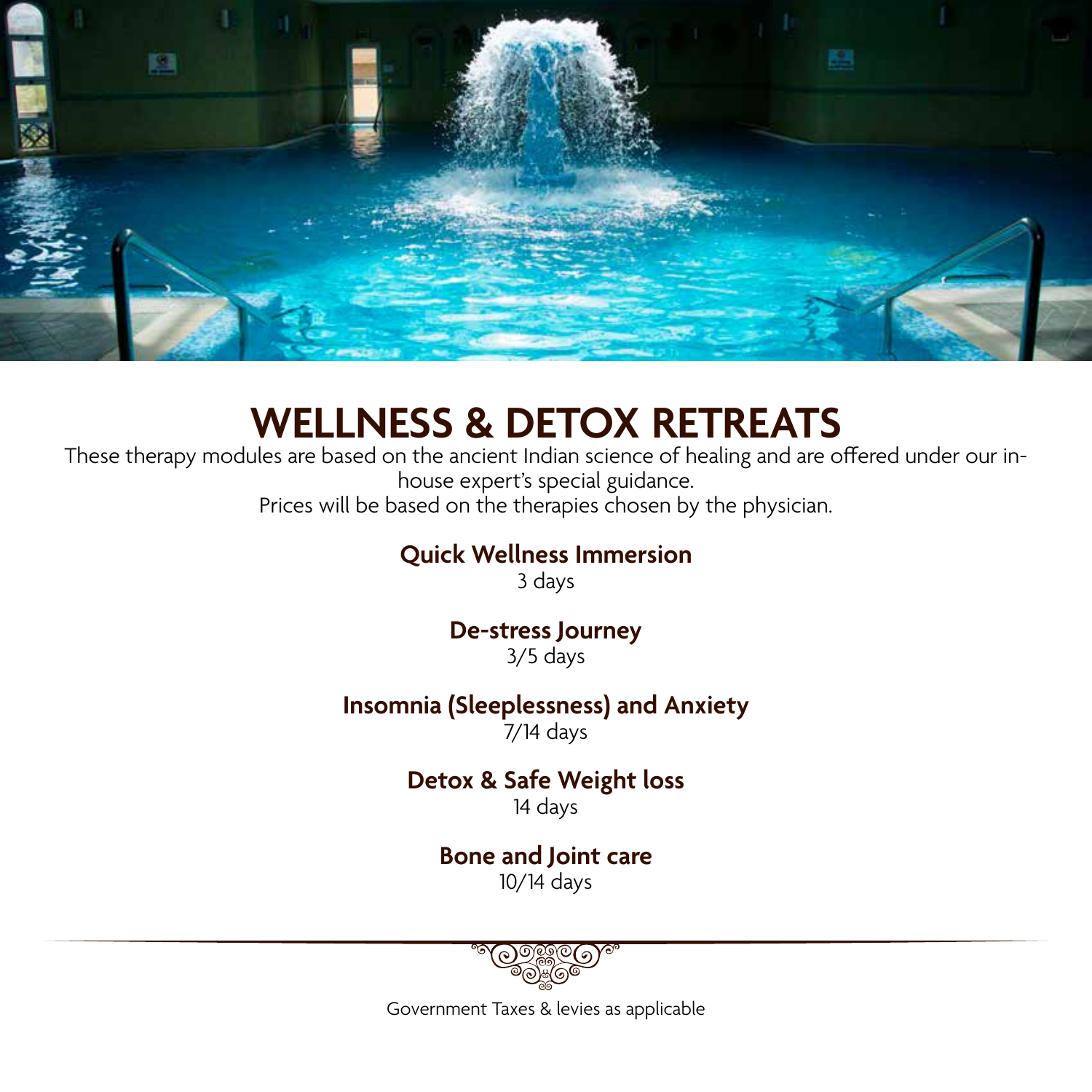

# **DEAD SEA SIGNATURE TREATMENTS**

### **Natural Dead Sea Mud Wrap 50 minutes/75 JD**

Body wraps using natural Dead Sea mud ending with relaxing scalp massage. This treatment has been designed to nourish the skin; stimulate and detoxify the blood circulation.

# **Dry Floatation Dead Sea Mud Wrap 50 minutes/80 JD**

Get pampered while being floating with the Dead Sea mud all over your body, getting a facial mud mask followed by an application of moisturizing cream.

# **Dead Sea Mini Mud Facial 30 minutes/50 JD**

Recommended for all skin types, this gentle softening exfoliating organic substance, effectively removes dead skin cells built up on the skin's surface. It is designed to restore the skin's optimum hydration levels making the skin intensely nourished and supple.

# **Dead Sea Cleansing Facial 75 minutes/100 JD**

Recommended for all skin types, this gentle softening exfoliating organic substance, effectively removes dead skin cells built up on the skin's surface and deep cleanse, this facial combined with facial massage and unique Dead Sea mud mask, followed by application of Dead Sea minerals rich cream.

It is designed to restore the skin's optimum hydration levels making the skin intensely nourished and supple.

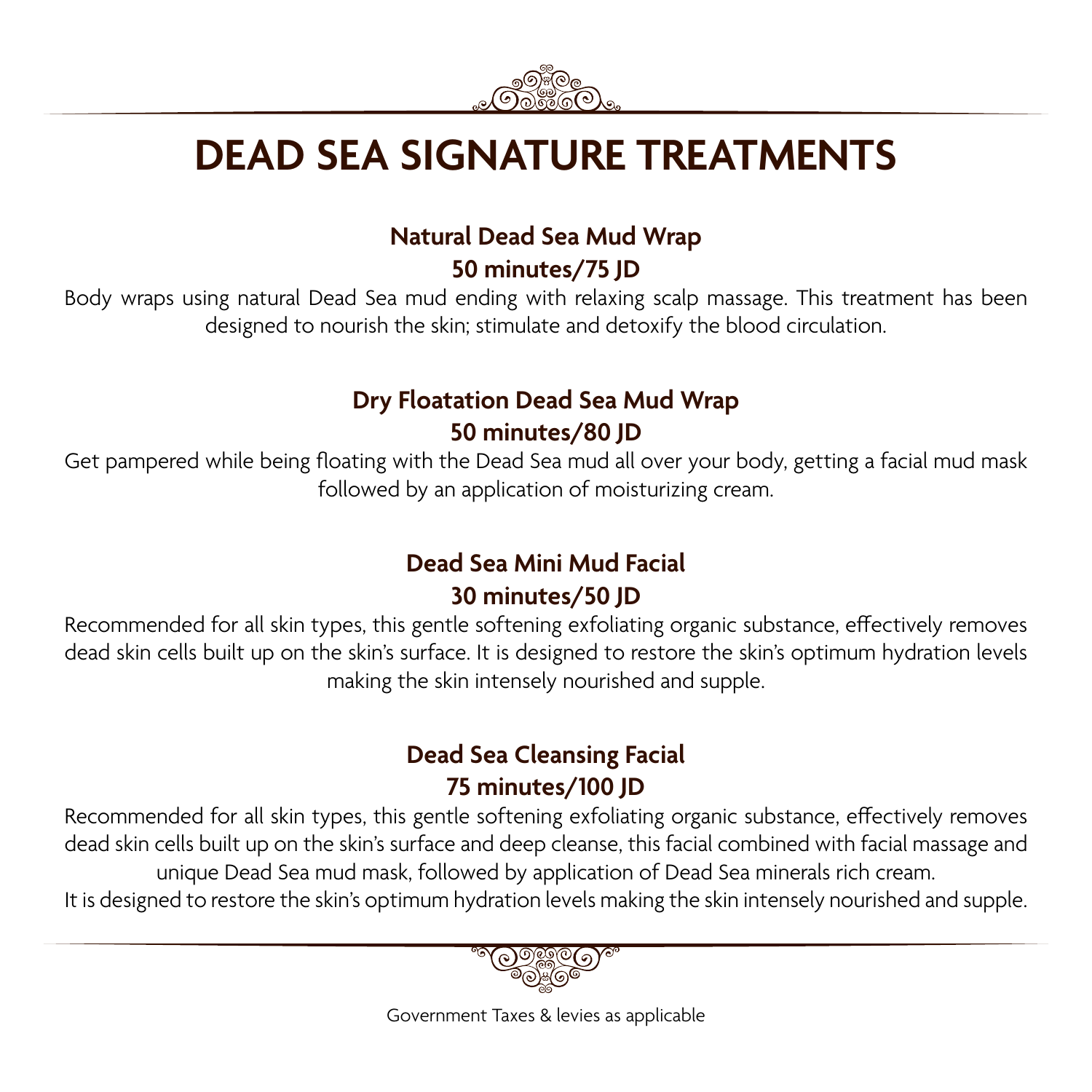

# **BEAUTY THERAPIES**

## **Spa Manicure**

60 minutes 39 JD

# **Spa Pedicure**

60 minutes 48 JD



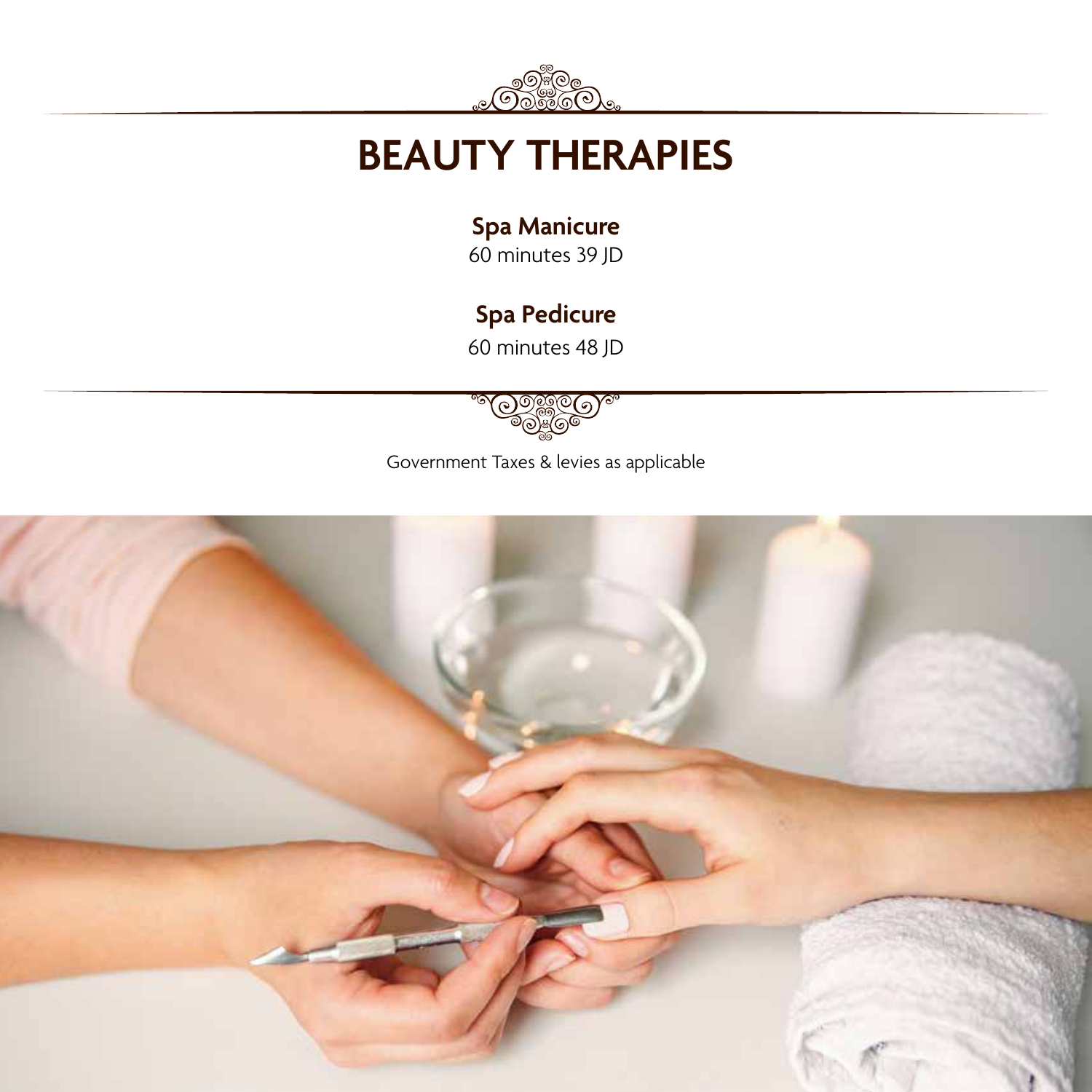# **TIPS TO ENHANCE YOUR WELLNESS EXPERIENCE**

#### **This is the first time I am having a Spa therapy. Will someone help me choose the most appropriate treatment(s)?**

Any of our Spa team members will be happy to discuss our range of therapies with you. We will help you meet your objective which could be to detoxify, energize, improve skin clarity, improve skin tone and/ or just relax. Towards this objective we offer you a wide selection of therapies from around the world delivered to you in our classic style of care and empathy.

#### **Can I have multiple Spa therapies in a day?**

Yes! Many Spa therapies complement each other and work very well to produce distinct results. Please feel free to ask any member of our Spa team to tell you how best to combine these therapies for optimal results.

#### **What if I have any health concerns?**

Kindly notify our Spa team at the time of making your Spa reservation, else, just prior to your treatment. Please note it is extremely important to inform to our team, if you are pregnant, suffer from cardiovascular disorders such as cardiac ailments or high blood pressure, have recently undergone surgery, have any implant in the body or are suffering from skin diseases.

### **When should I eat before my Spa therapy?**

Since most Spa therapies improve blood circulation and use pressure techniques we advise against eating a heavy meal at least two hours before your treatment. A light snack is appropriate if you are hungry. We do not recommend any intake of alcohol before any Spa therapy.

#### **What type of skin care products will you use in my Spa therapy?**

We have taken great caution to ensure that all of our products are gentle on your skin. Where possible we use marine and plant based products that are tested for safety and are hypoallergenic. Considering the varying skin types we offer different ranges of national and international products to meet specific objectives.

#### **What should I wear during my visit to the Spa?**

You may arrive in your formal/casual wear, since all of our luxurious treatment rooms are equipped with changing facilities. We shall offer you the appropriate disposable undergarments and other apparel while enjoying our Spa therapies.

Appropriate swimming gear is a must to use our wet facilities.

Appropriate gym attire (dress and shoes) is a must to use fitness center facilities.

#### **What should I wear during my treatments?**

Since we respect you modesty and privacy we will always provide you with disposable undergarments where necessary. Please be assured that except the areas of your body that are involved in the therapy, the rest shall be draped at all times.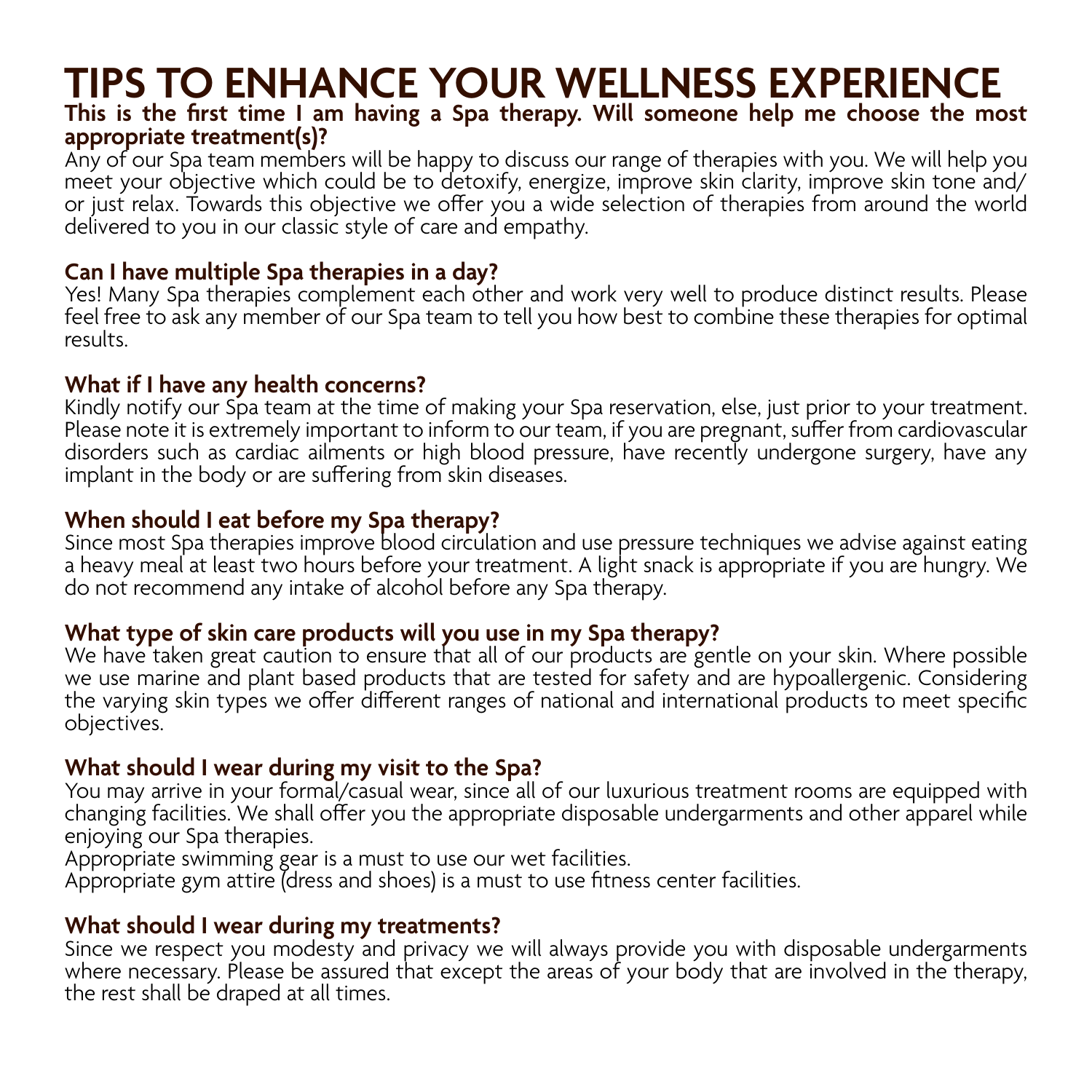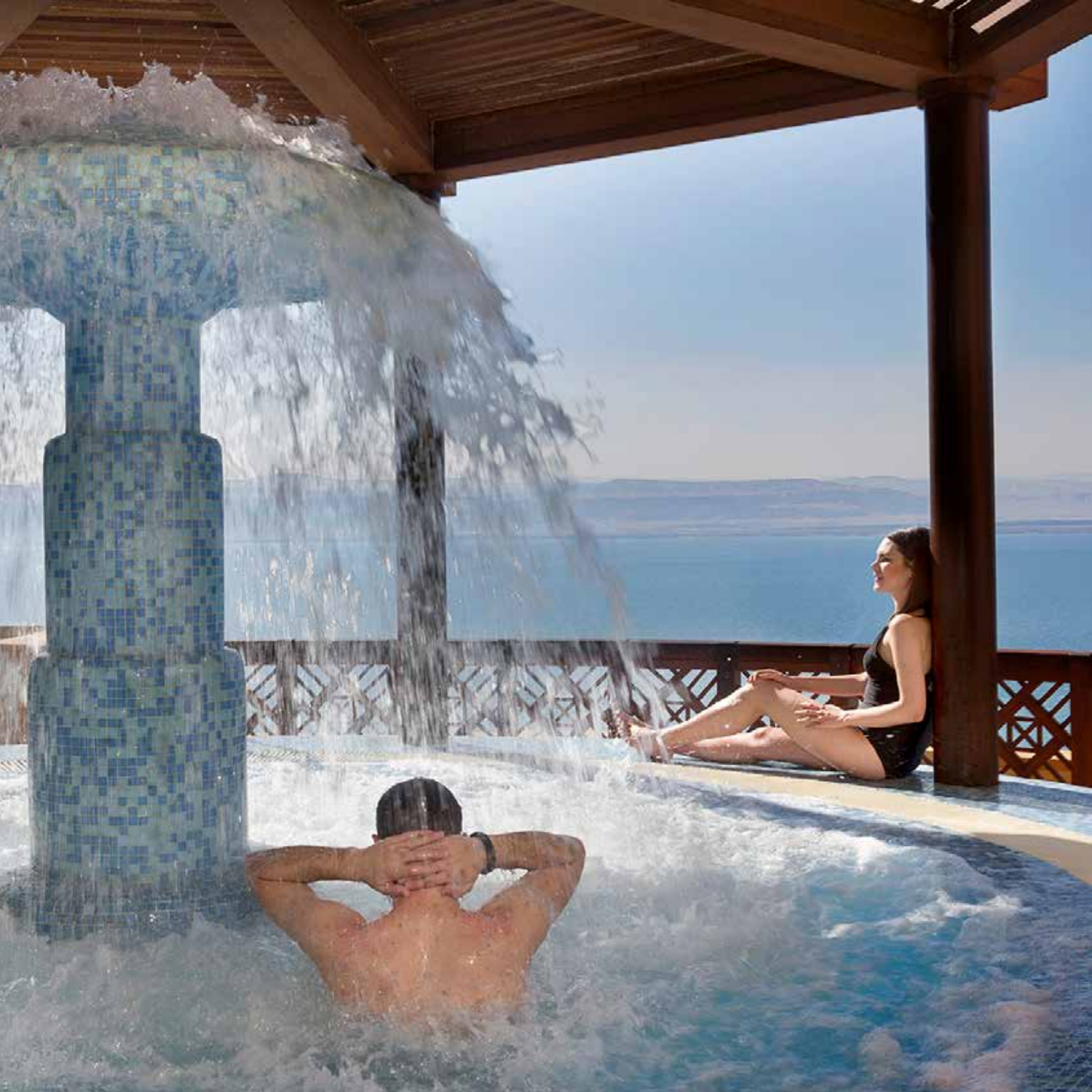#### **What is the minimum age required to be able to enjoy Spa experience?**

Guests who are 18 years of age and above are permitted to experience Spa therapies, Fitness Center and wet facilities.

#### **How early should I arrive for my treatment?**

We recommend that you arrive fifteen minutes before your appointment time to give you sufficient time to relax and to complete a health status questionnaire.

#### **What if I am running late for my Spa appointment?**

If you are running late for your treatment, we will still endeavor to give the best possible experience by shortening your therapy so as to be completed by the designated time booked by you. This is to ensure that the next guest is not delayed or inconvenienced. Please note that since we had booked the specific time slot just for you we will charge the full price of that particular Spa therapy.

### **What do I do if I need to cancel my Spa treatment?**

Any Spa therapy appointment that is cancelled without a minimum of four hours notice or an un-informed "no show" will incur a charge equal to 100% of the value of the therapy/therapies booked. If a four hour notice is provided then a cancellation fee equivalent to 50% of the spa therapies fee will be charged to you.

### **How can I pay for the therapies that I have reserved?**

We accept cash, all major credit cards-debit cards and our gift vouchers.

### **Should I pay tips/gratuity?**

Gratuity is a reflection of your level of satisfaction with our services and hence all gratuities are left solely to your discretion.

### **Is there anything else I should know, so that I have the best Spa Experience?**

By making a reservation with us, you have paid for time to relax and rejuvenate. To get maximum value out of it, you may please inform our therapist on how to improve your comforts further. Like, addressing the temperature settings, music volume, and extent of pressure applied etc. We discourage the use of electronic devices; including mobile telephones in our Spa area, as this not only distracts you from your experience, but also interrupts other guests from enjoying their experience.

#### **Are Gift Certificates and packages available?**

Please feel free to speak to our team members who will be glad to assist you in choosing the packages and gift certificates most suitable to your needs.